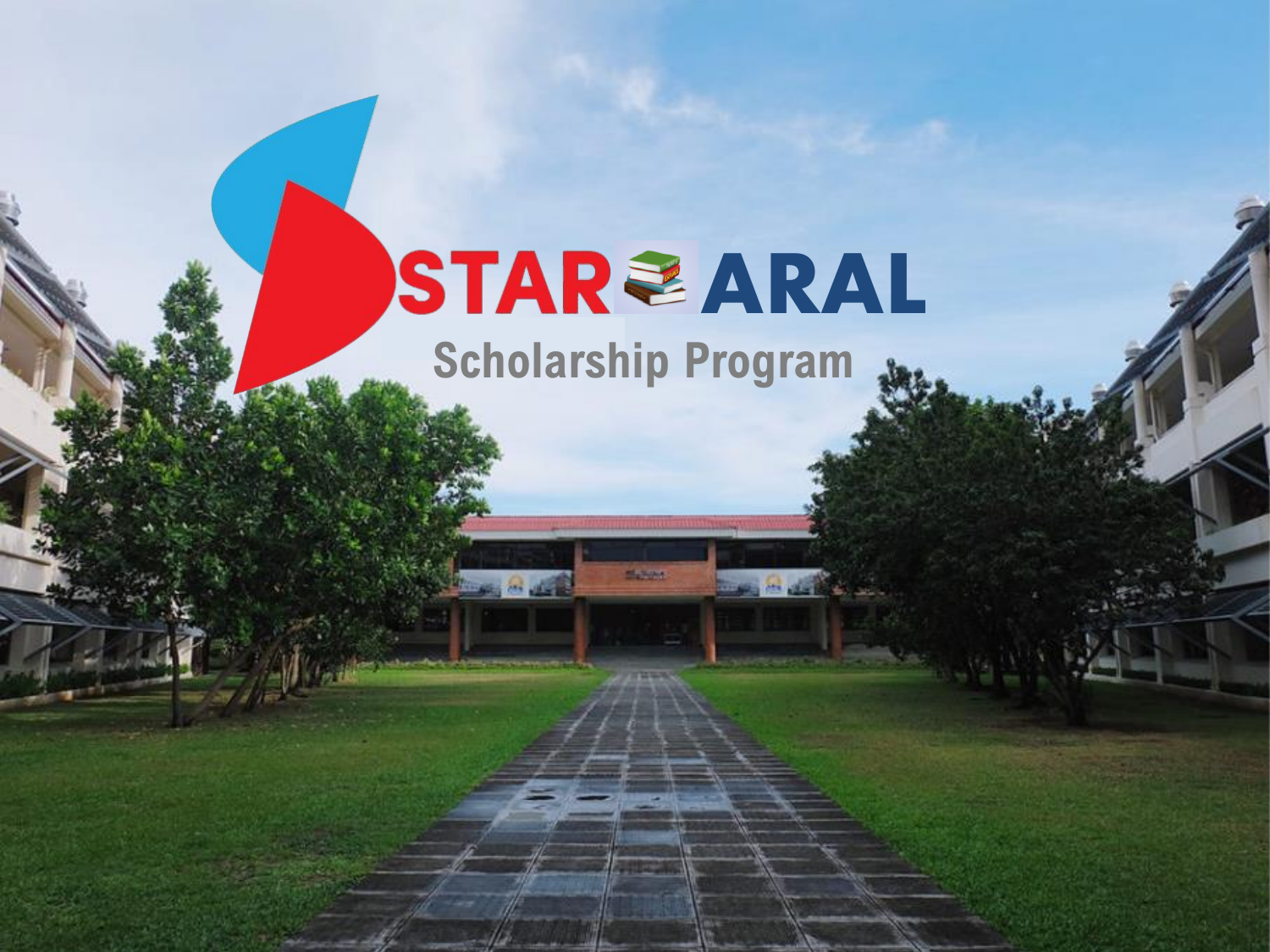## **Program Objective**

To REALIZE the MISSION of the company in helping enrich the lives of its employees by providing EDUCATIONAL SUPPORT that will pave way in achieving a BRIGHTER FUTURE for their children.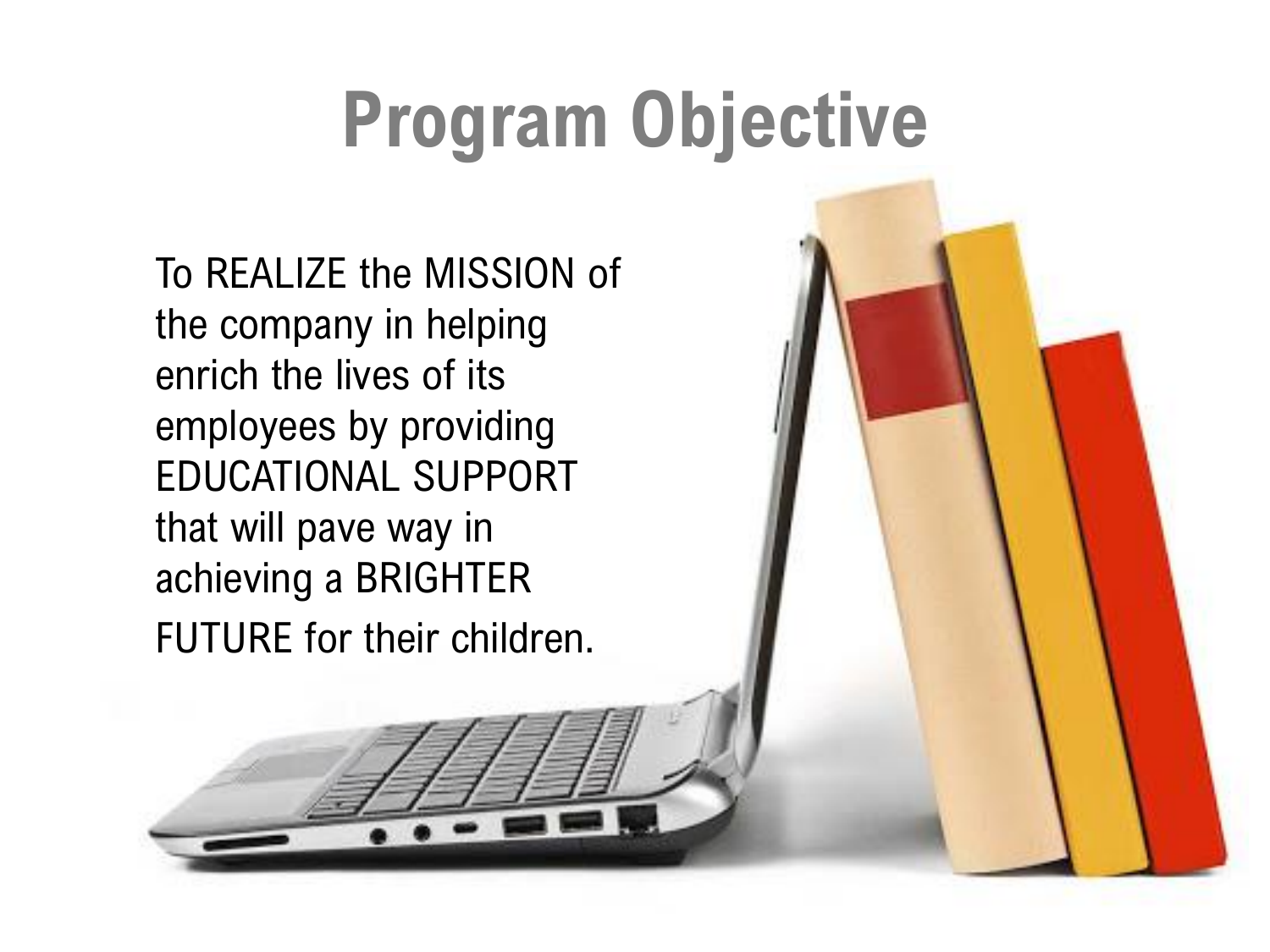### QUALIFICATIONS **FOR STARGATE EMPLOYEES**

- With good track record in the company. No violations (no VA's , no DA's) committed against company policies, rules and regulations.
- A good performer in his/her field of work with last two performance ratings not lower than 2.5
- Tenure in the company of at least five (5) years
- Total annual household income of 200,000.00 or below.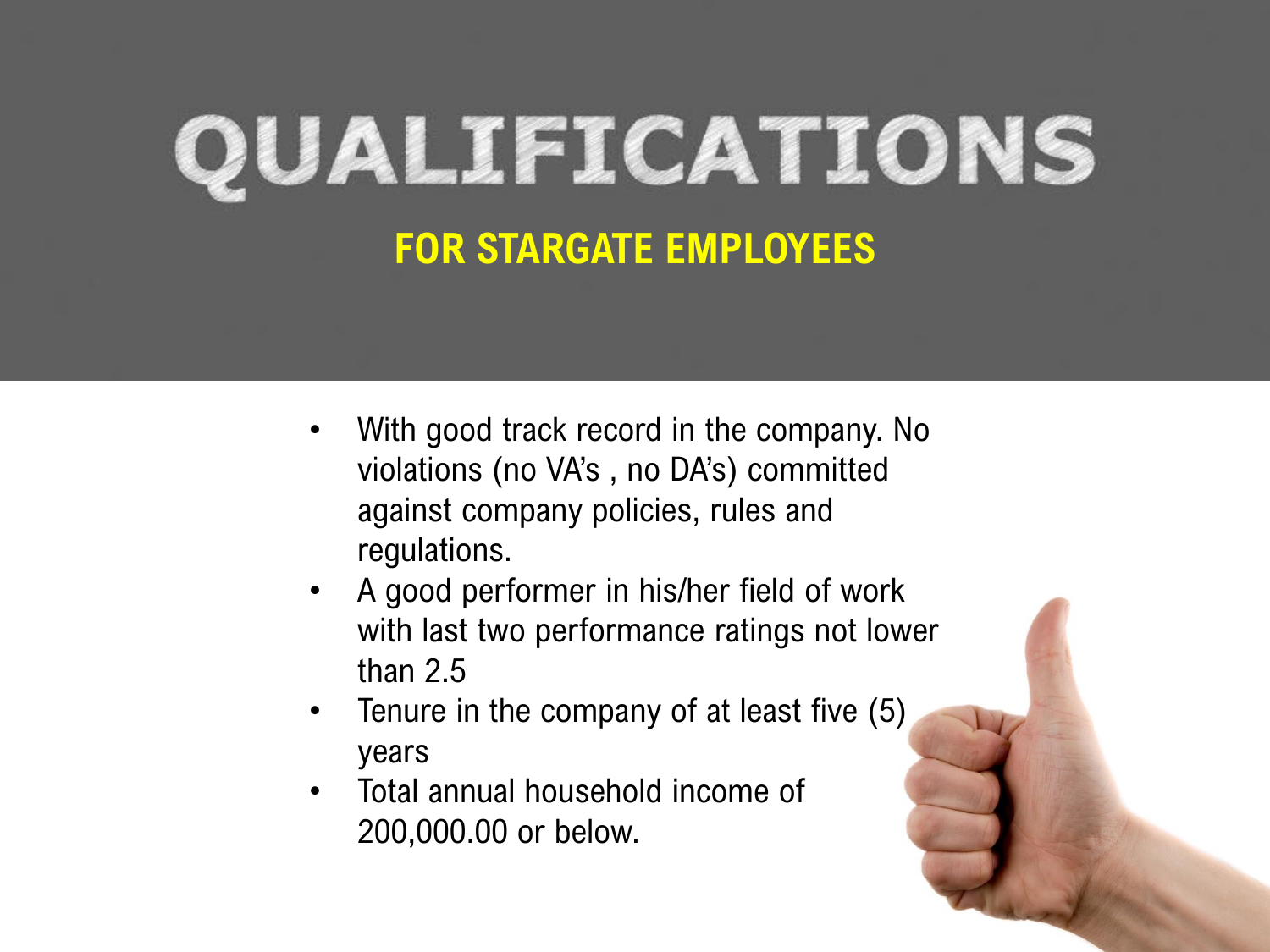#### QUALIFICATIONS **FOR STARGATE EMPLOYEE DEPENDENT**

- Scholar must be an incoming Senior High or Grade 11, Grade 12 or any year in college
- Report card with grades not lower than 85%
- NSO Birth Certificate
- Certificate of Good Moral Character
- ITR of non-Stargate parent > if applicable
- No existing scholarship or subsidy from other entity or individual

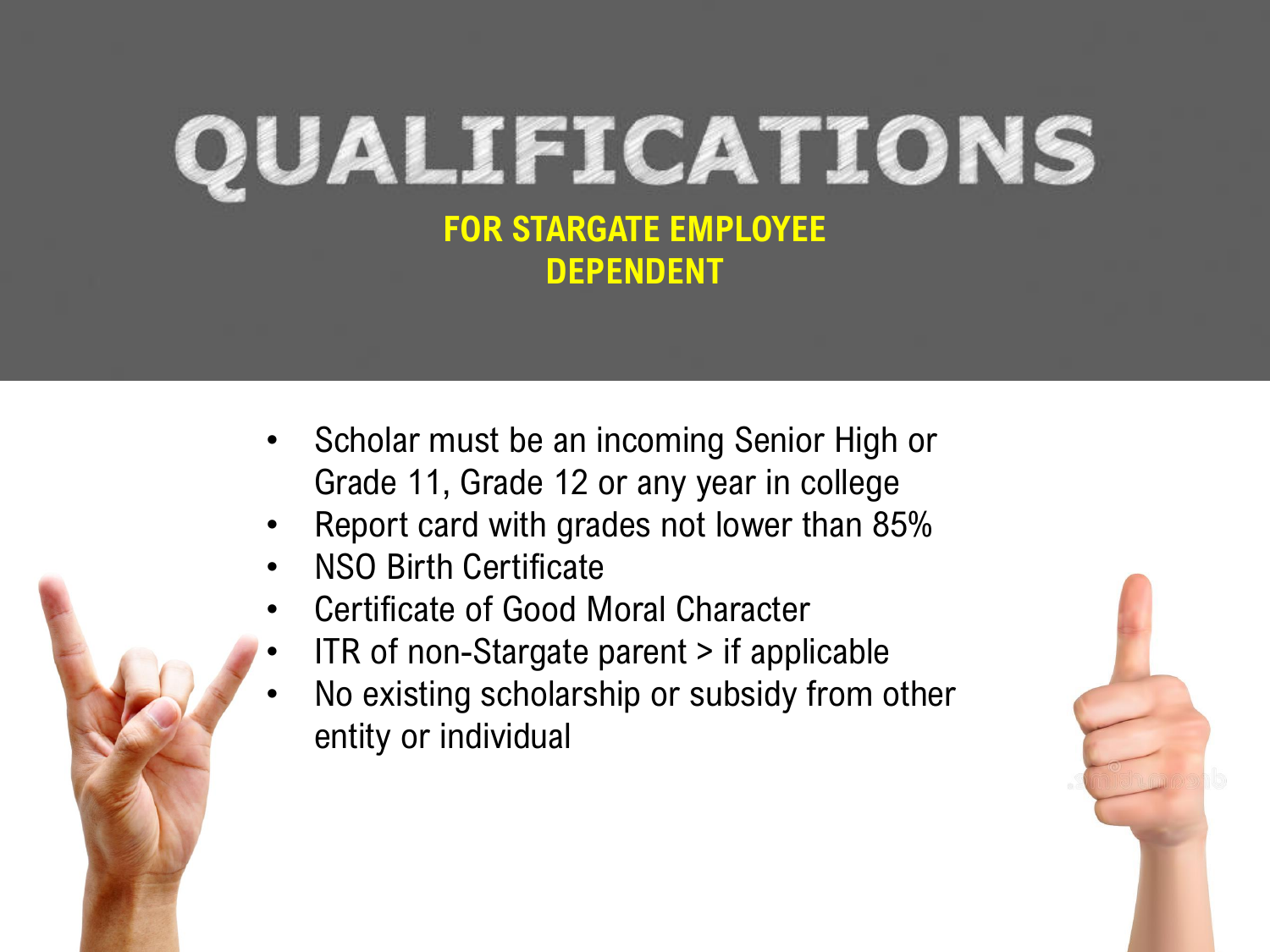### **Scholarship Mechanics**



- 1. For 2020, scholarship program is open initially to GMA only
- 2. A total of five (5) Senior High or College scholars shall be chosen by the management for school year 2020-2021.
- 3. A fixed subsidy of Php 20,000.00 per semester shall be provided by the company for the qualified candidates. This assumes 2 semesters per year.
- 4. Applicant should submit the school's official assessment form for tuition and miscellaneous fees. The check will be payable to the parent or employee.
- 5. If amount is lower than 20,000, the balance will be used for purchase of schoolbooks, supplies, uniform, etc.
- 6. Scholar should give to Stargate all official receipts of school tuition and other fees where the subsidy is utilized.
- 7. A pre-screening shall be done to identify qualified candidates for the scholarship program based on set qualifications.
- 8. Successful candidates should maintain a good academic standing, with a rating/grade of not lower than 85% to maintain the scholarship for one year.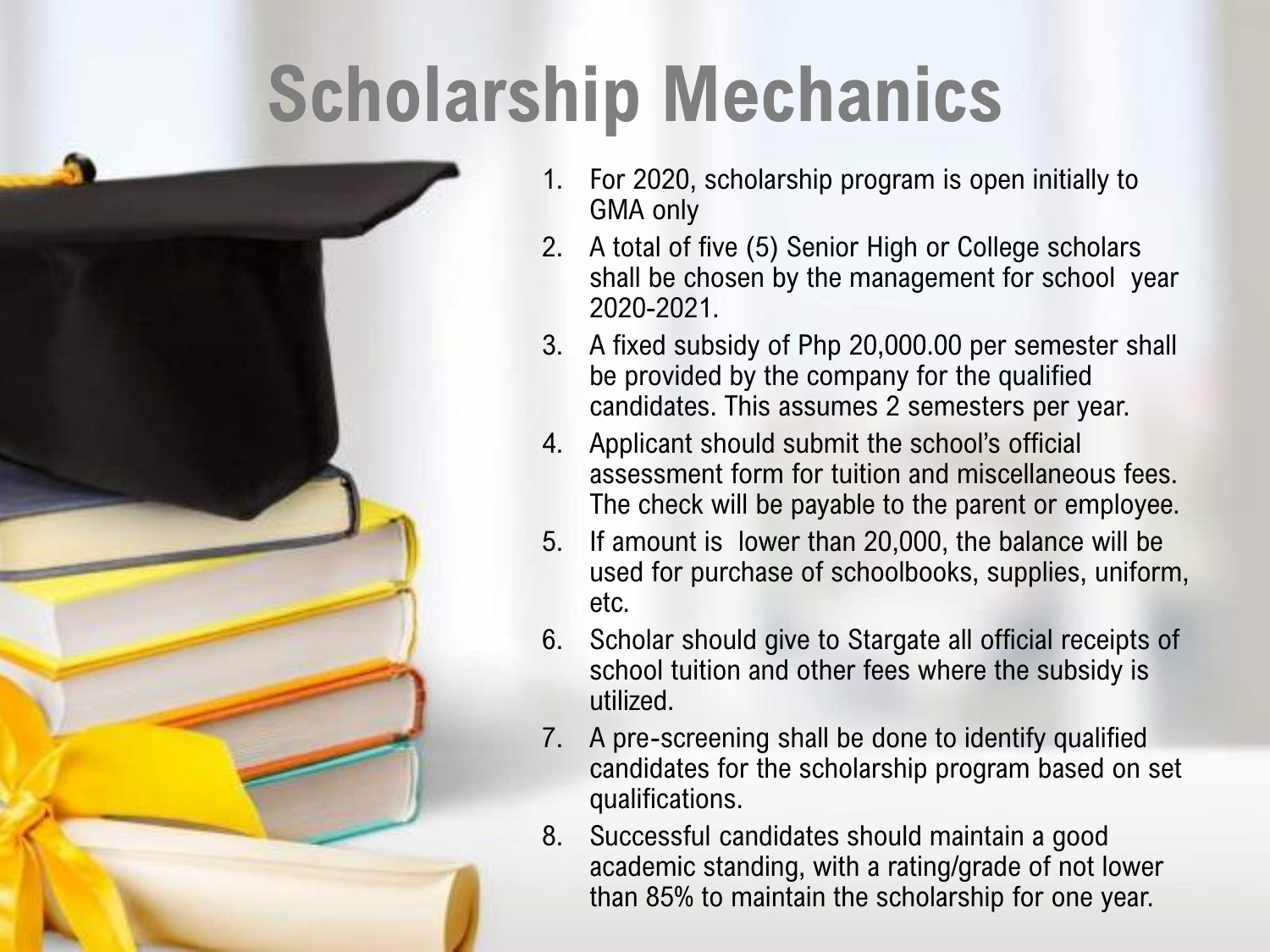### **Scholarship Mechanics**

- - 9. Pre-termination of scholarship shall be made should there be failure to comply on the requirements i.e. with failing grades or lower than 85%, undesirable or bad records in the school.
	- 10. Scholars shall submit a copy of their grades (mid-term and finals) per semester to OSD Department c/o Eloisa T. Pelobello and Sheree Ann Daguplo to serve as proof of their compliance to requirements.
	- 11. Scholars with good academic standing and records based on qualifications may re-apply for the scholarship for the succeeding year by submitting a letter of intent which will be subject for review of Acabar management.
	- 12. OSD Department shall monitor and ensure proper documentation is adhered to support all needed requirements.
	- 13. Management reserves the right to amend the guidelines, mechanics or qualifications of the program or portion of it anytime. Management's final decision of qualified and successful candidates is noncontestable.
	- 14. First-to-qualify, first-to-be-awarded basis